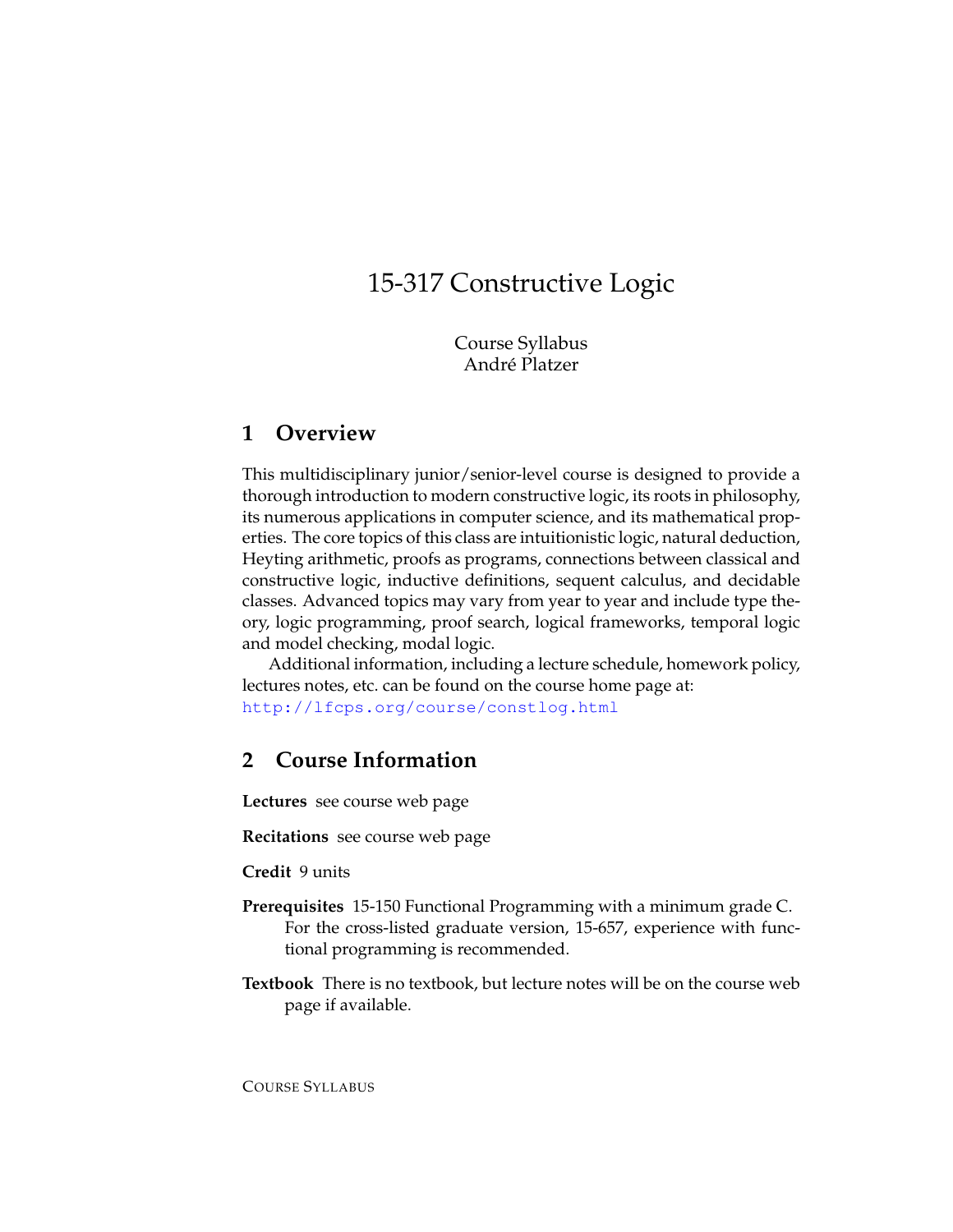**Grading** 40% Homework, 15% Midterm I, 15% Midterm II, 30% Final

Absent exceptional circumstances (such as unusually large discrepancies of exam and homework scores), grade assignment is based on total score percentages:

> total score: ≥90% ≥80% ≥70% ≥60% <60% grade: A B C D R

**Homework** Weekly, usually Thursday to Thursday. 5 late days total, at most 3 per assignment.

1 extra late day can be reclaimed per assignment that was submitted at least 2 days early. If you submit a homework beyond your remaining late days, 25% will be docked of the possible score per late day.

**Midterm I** in class, closed internet, open book, date on course web page.

**Midterm II** in class, closed internet, open book, date on course web page.

**Final** closed internet, open book, date on course web page.

**Home** <http://lfcps.org/course/constlog.html>

**Piazza** discussion board linked from course web page

**Gradescope** homework submission

**Tools** Resources on the software tools used in this course are listed on the course web page.

Please carefully read the entire syllabus to make yourself familiar with the contents and expectations and policies in this course. It is also your go-to reference later.

### **Pandemic Provisions**

The Covid-19 pandemic will force numerous challenges upon us all, and we will do the best we can to mitigate its impact.

Lectures and recitations will happen remotely. 15-317/657 is design as a synchronous remote course and your attendance is required especially during exams. You are expected to join via life video conferencing, because that gives you an opportunity to think through the development of the material actively and participate. We will try to make some partial recordings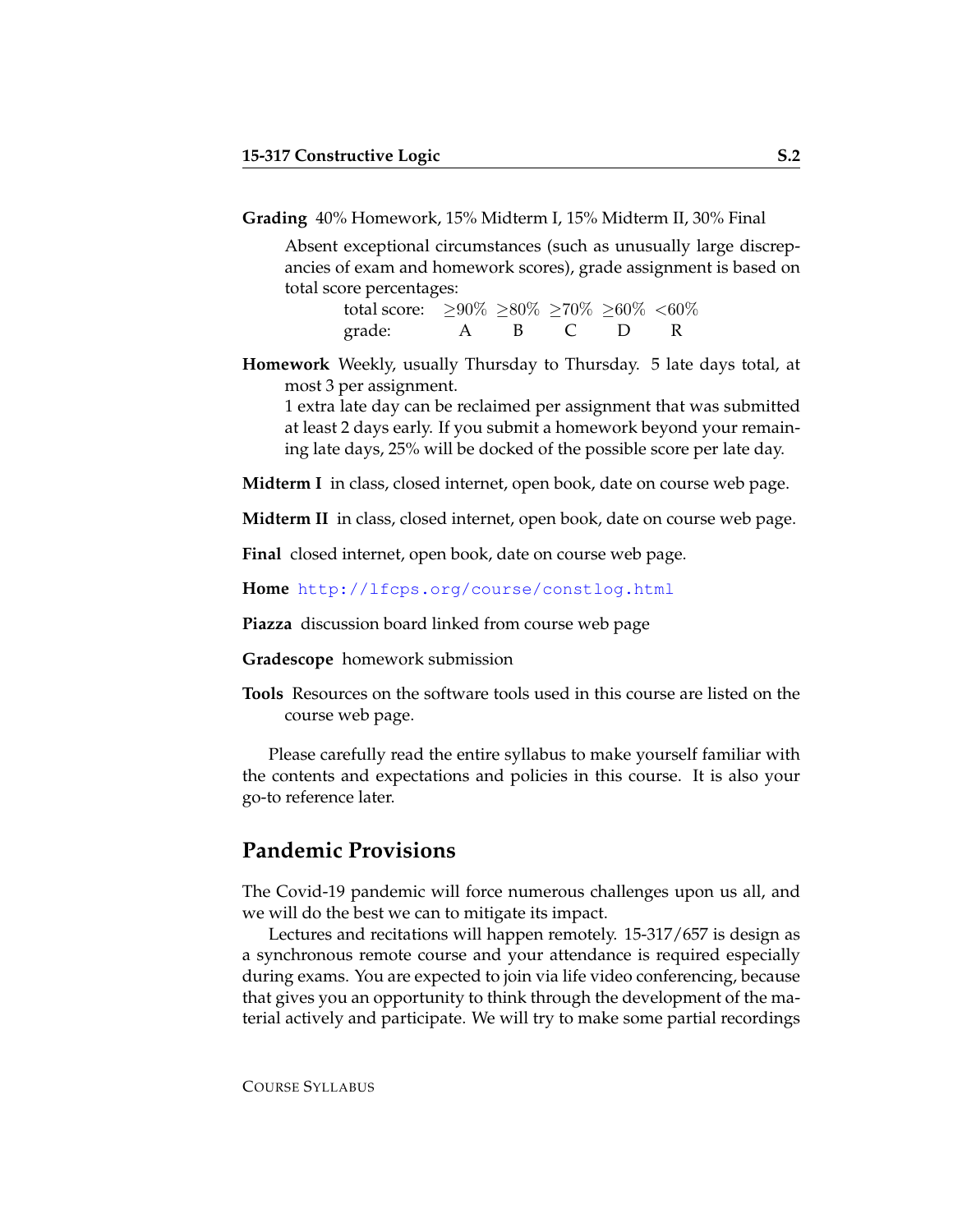available, but they cannot be shared outside the course due to FERPA regulations.

If available, lecture notes give you a complementary way of internalizing material at your own pace, especially for subtleties that you may have missed at first. But the lecture notes are not a substitute for lectures, because they do not cover everything discussed in class. If you had to miss a lecture or recitation, you should catch up as quickly as possible to avoid falling behind.

Staying up to speed can be a challenge in a remote teaching situation, especially for students in other time zones. The course moves at a careful pace but course topics build on one another. You will need to develop a strong understanding of earlier concepts in this course to not get lost in later lectures.

During remote lectures and recitations you are not required to turn your camera on. However, keep in mind that it will be easier for you to interact with others in class if you can see each other. Especially during recitations, we, thus, strongly encourage you to be actively and visually present.

Please make sure that your Internet connection and equipment are set up to use Zoom and able to share audio and video during class meetings (see [network resources\)](https://www.cmu.edu/computing/start/students.html). Unless you are adept at LaTeXing proofs quickly enough in exams, you should also make sure you have access to a device with which you can scan handwritten solutions legibly, such as with a cell phone camera, scanner, or tablet. Let me know if there is a gap in your technology set-up as soon as possible to find solutions.

# **3 Learning Objectives**

- 1. Understand the working principles of logic
- 2. Understand how the meaning of a proposition comes from its verifications
- 3. Distinguish propositions from judgments
- 4. Use proof rules to conduct formal proofs
- 5. Formalize informal problems into precise logical language
- 6. Justify how proof rules fit to one another in sound and complete ways
- 7. Assess the validity of a formal proof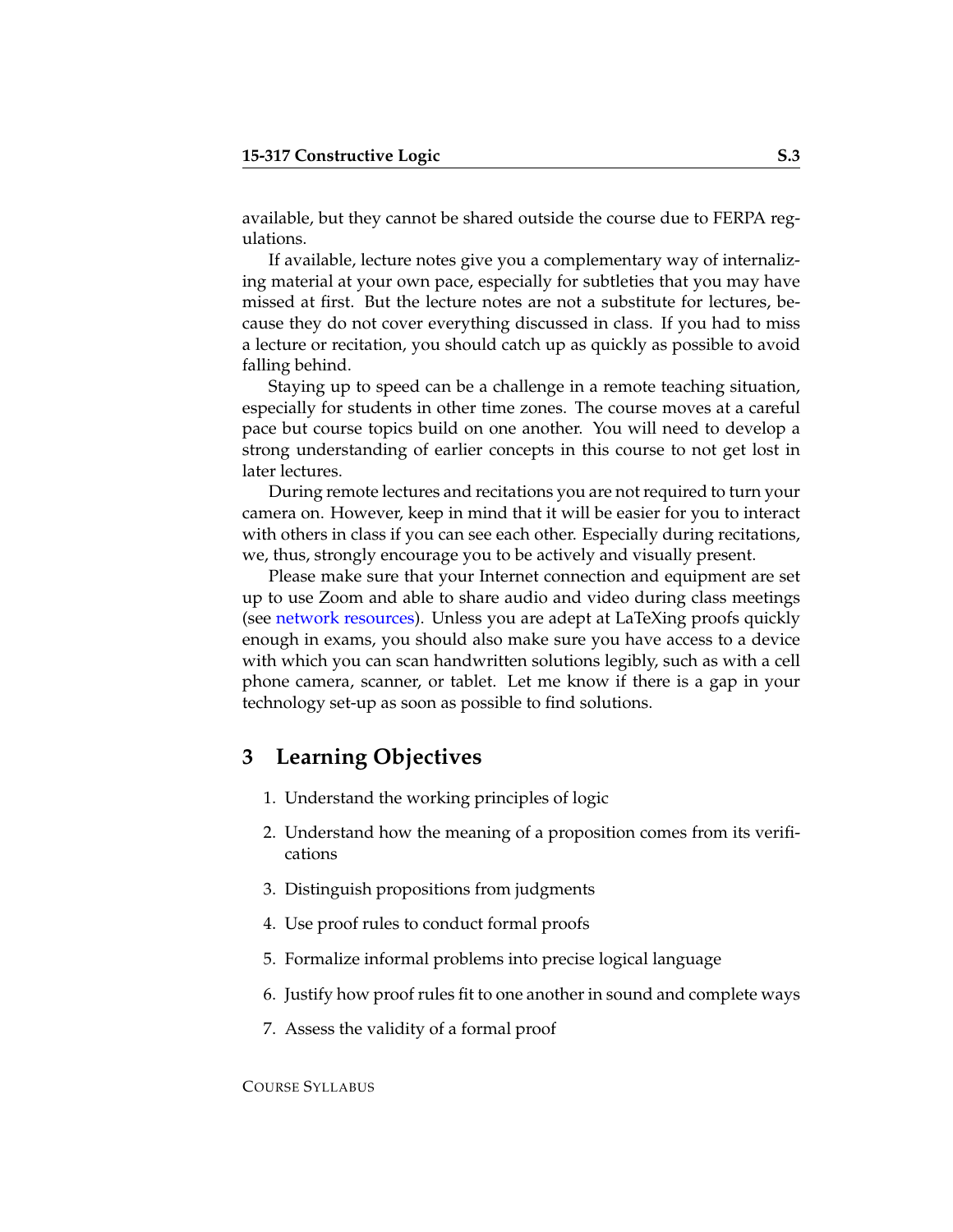- 8. Relate constructive logic to computation and constructive proofs to functional programs
- 9. Understand propositions as types and proofs as programs
- 10. Relate induction to recursion and use induction to prove properties in and about logical systems
- 11. Relate deductive proof search to computation in logic programming
- 12. Understand formulas as programs
- 13. Understand the principles and applications of logic programming
- 14. Identify logical core working principles of an algorithm or a data structure
- 15. Relate logical reasoning to operational reasoning
- 16. Distinguish classical reasoning from constructive reasoning
- 17. Ability to conduct proofs of appropriate scope in simple proof assistants

# **4 Take Care of Yourself**

All of us benefit from support during times of struggle. You are not alone. There are many helpful resources available on campus and an important part of the college experience is learning how to ask for help. Asking for support sooner rather than later is often helpful.

If you or anyone you know experiences any academic stress, difficult life events, or feelings like anxiety or depression, we strongly encourage you to seek support. Counseling and Psychological Services (CaPS) is here to help: call 412-268-2922 and visit their website at [http://www.cmu.](http://www.cmu.edu/counseling/) [edu/counseling/](http://www.cmu.edu/counseling/). Consider reaching out to a friend, faculty or family member you trust for help getting connected to the support that can help.

## **5 Policies**

#### **5.1 Collaboration and Academic Integrity**

You are expected to comply with the [University Policy on Academic In](http://www.cmu.edu/policies/student-and-student-life/academic-integrity.html)[tegrity,](http://www.cmu.edu/policies/student-and-student-life/academic-integrity.html) which will be applied rigorously. Please read this policy carefully to

COURSE SYLLABUS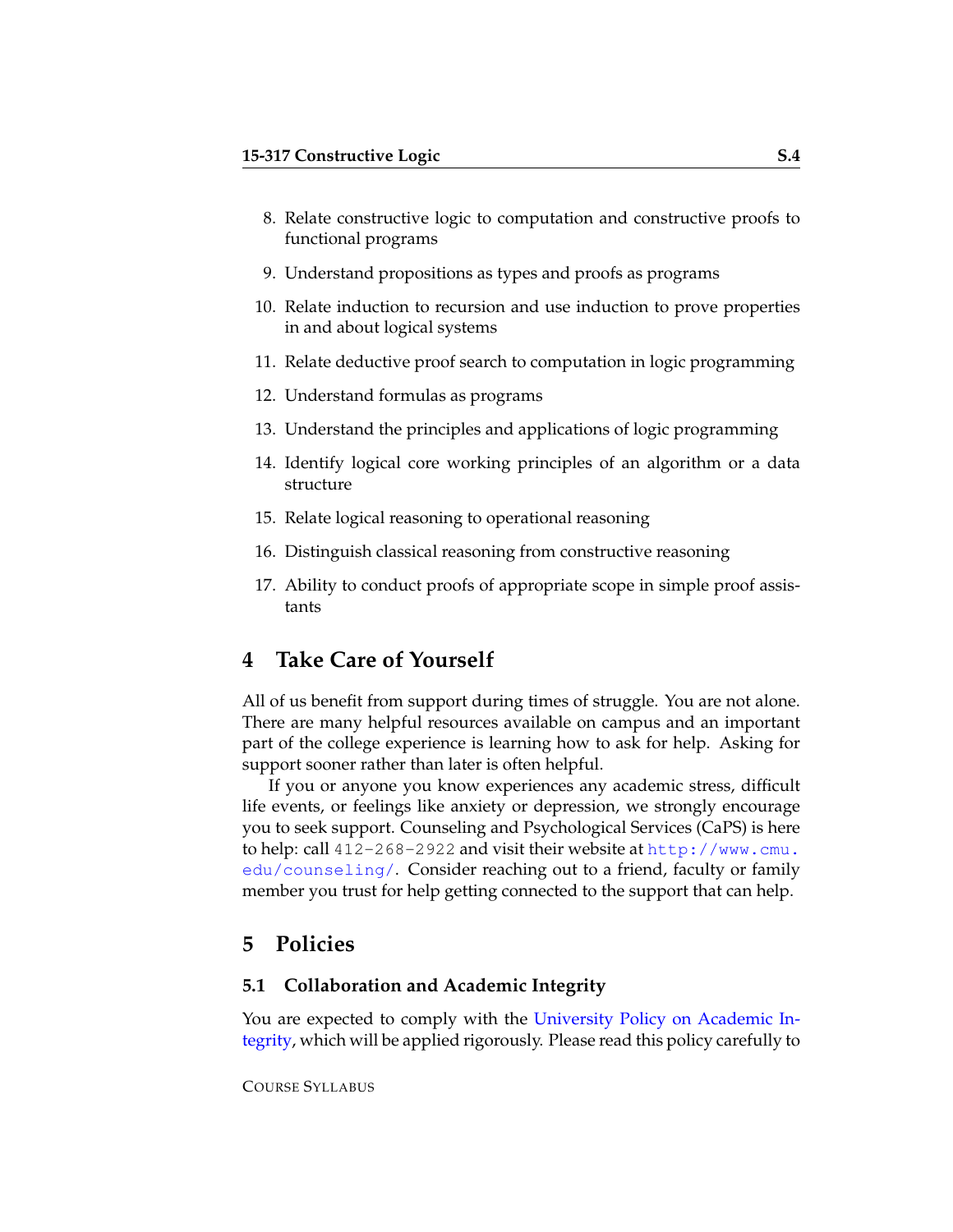understand the penalties associated with academic dishonesty at Carnegie Mellon.

The value of your degree depends on the academic integrity of yourself and your peers in each of your classes. It is expected that, unless otherwise instructed, the work you submit as your own is your own work and not someone else's work or a collaboration between yourself and other(s). It is also expected that, unless otherwise instructed, you cannot share your work or any assignments or exams with anyone else.

In this class, cheating/copying/plagiarism means copying all or part of any program or homework or or proof etc. from another student or unauthorized source such as the Internet, knowingly giving such information to another student, or giving or receiving unauthorized information during an examination. *Each solution you submit must be your own work*. In the event that you use information by another person in your solution, you must clearly cite the source of this information (and receive prior permission if unsure whether this is permitted). It is considered cheating to compare or discuss complete or partial solutions.

It is *not* considered cheating to clarify vague points in the assignments, or lecture material, or to give help or receive help in *general use* of the computer systems or tools, or other facilities. It is permitted and encouraged to share general advice on how to use provers or general discussions about course assignments. Any assistance, though, must be limited to discussion of the *problems in general*, and cannot be about the solutions of the assignments. You must also refrain from looking at other students' homework and proofs while you are getting or receiving help for these tools.

It is an academic integrity violation due to *unauthorized assistance to share assignments, exams, or proofs between different iterations of the course*. Do not post any material concerning this course publicly, e.g. to GitHub or Bit-Bucket and remember to keep all repositories private at all times.

#### **5.2 Exams**

Any communication with anyone other than course staff during the exams of this course constitutes an academic integrity violation. Resolution of exam conflicts must be requested within one week of release of the schedule of the respective exam. For reasons of course logistics, makeup exams cannot necessarily be given. In exceptional medical emergencies during an exam, go seek medical care immediately and immediately notify the instructor by email. Keep documentation of your health care in case your advisor or the Office of Student Affairs wants to check in with you. In